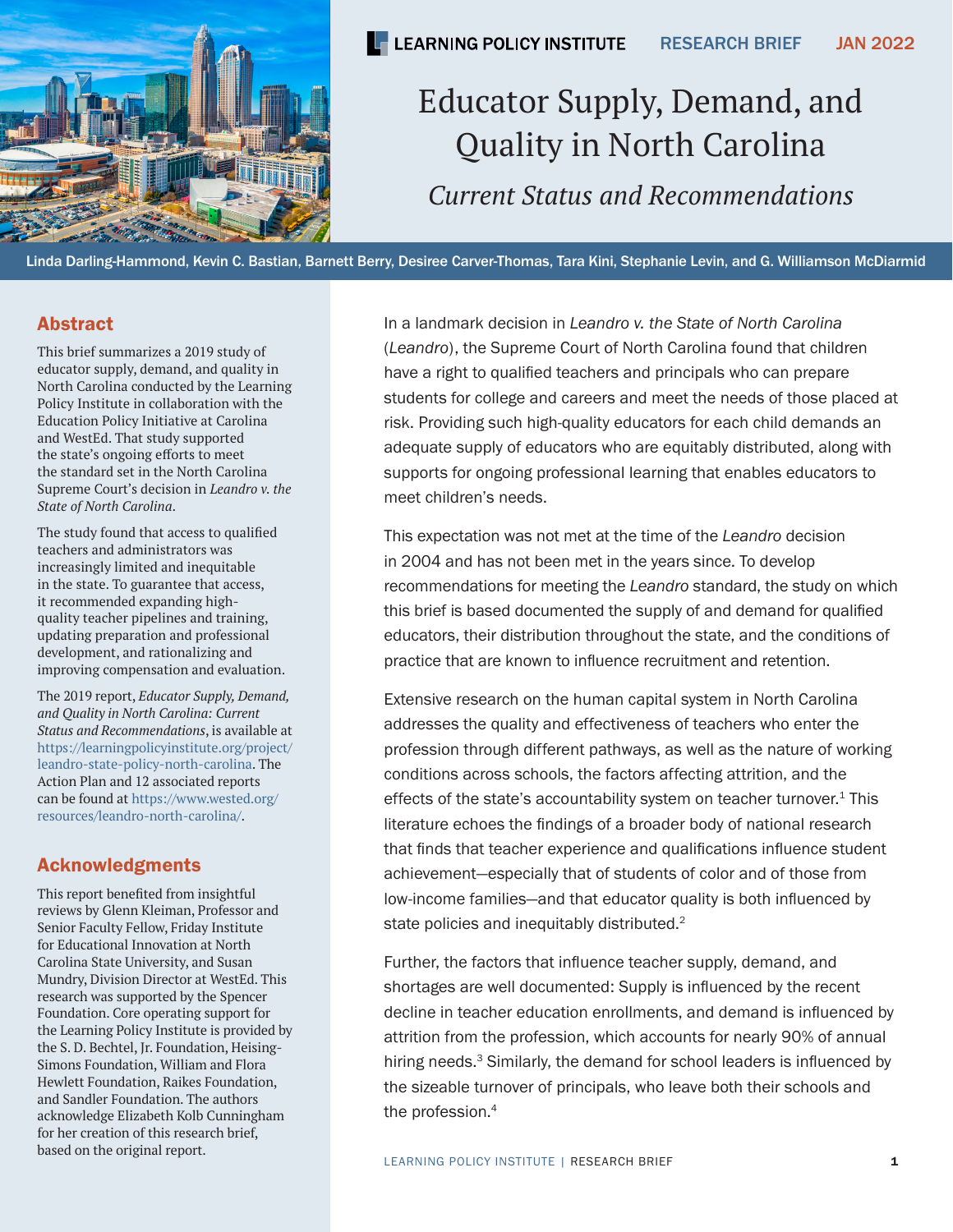### Investments in Teaching and Leadership

<span id="page-1-1"></span>North Carolina was recognized during the 1980s and 1990s as an example of how state policymakers could turn a state around through strong investments in teachers' knowledge and skills, in standards for students and teachers, and in early childhood support and education.

In the 1990s, for example, North Carolina posted the largest student achievement gains in mathematics of any state and realized substantial progress in reading. The state also narrowed the achievement gap between White students and Black, Latino/a, and Native American students.<sup>5</sup> However, cutbacks that began during the recession after 2008 and grew much deeper beginning in 2011 have eliminated or greatly reduced many of the programs put in place during the 1980s and 1990s and have begun to undermine the previous quality and equity gains. (See [Figure 1.](#page-1-0))



#### <span id="page-1-0"></span>Figure 1 North Carolina Achievement Trends (8th-Grade Mathematics) Figure 1<br>North Carolina Achievement Trends (8th-Grade Mathematics)

Data sources: U.S. Department of Education, Institute of Education Sciences, National Center for Education Statistics, National Assessment of Educational Progress (NAEP), various years, 1992–2017 mathematics assessments.

North Carolina's reforms were launched in 1983, during Governor James B. Hunt's second term. North Carolina's Elementary and Secondary School Reform Act enhanced school funding; raised teacher salaries to the national average; upgraded curriculum expectations for students; increased standards for entering teaching and school administration; increased standards for educator certification and for the approval of schools of education; created expectations of local schools for staffing, evaluation of personnel, class sizes, and instructional time; authorized a new scholarship program to recruit talented individuals into teaching;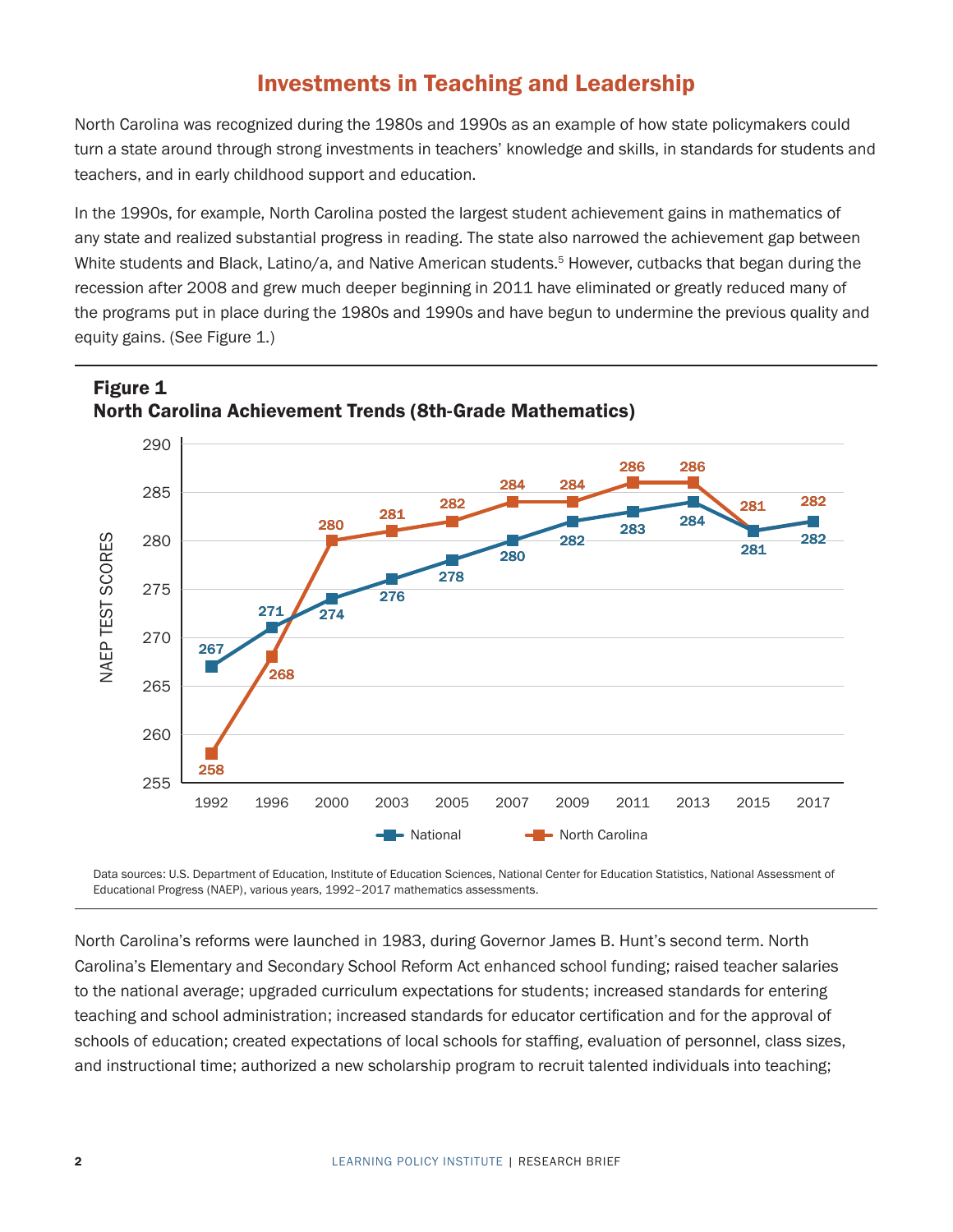<span id="page-2-0"></span>and encouraged expanded professional development. This bill laid the groundwork for a series of initiatives throughout the 1980s, which were expanded further in the 1990s. Highlights of these efforts include the following:

- The highly selective North Carolina Teaching Fellows program paid all college costs, including an enhanced and fully funded teacher education program, in return for several years of teaching.<sup>6</sup>
- One of the nation's first beginning teacher mentoring programs offered support to new teachers and financial incentives for mentor teachers.<sup>[7](#page-13-0)</sup>
- Professional development academies and a North Carolina Center for the Advancement of Teaching offered additional help to novice and veteran teachers for learning to teach the state curriculum.
- Teacher salaries were raised to the national average.
- Supports and incentives were offered for teachers to pursue National Board Certification of accomplished practice, including a 12% increase to base salary for those who succeeded in becoming certified.
- The Principal Fellows Program provided competitive, merit-based scholarship loans and paid internships to attract and prepare talented educators seeking a master's degree in school administration and a principal position in North Carolina public schools.<sup>8</sup>

### Recent Challenges and the Current Status of Teaching in North Carolina

Most of the policies listed above were reduced or eliminated beginning in 2008 and continuing through the following decade due to the Great Recession as well as political changes in the state. Salaries declined relative to other professions and states, mentoring and professional development programs were reduced or eliminated, supports for entry and preparation were eliminated, and alternative paths into teaching that do not require prior preparation were introduced. In addition, the state accountability program imposed increasingly severe sanctions on low-performing schools—most of which serve economically disadvantaged students in communities of color that have fewer resources. Rather than strengthening these schools, this exacerbated their difficulties in attracting and retaining qualified teachers. Research found that the associated recruitment of untrained teachers into these hard-to-staff schools through the state's alternative "lateral entry route" also had strong negative effects on student achievement.<sup>[9](#page-13-0)</sup> In the decade after these policy shifts took place, achievement declined and inequality grew.<sup>10</sup>

North Carolina has gone from having a very highly qualified teaching force to having one that is extremely uneven in terms of the numbers of candidates; the quality of their preparation, particularly for teaching in highpoverty schools; and the extent to which they have met standards before they enter teaching. The total number of teachers employed in North Carolina declined by 5% between 2009 and 2018, largely due to budget cuts.<sup>[11](#page-13-0)</sup> Over the same period, enrollment in traditional public schools and charter schools has increased by 2%,<sup>12</sup> resulting in larger pupil:teacher ratios.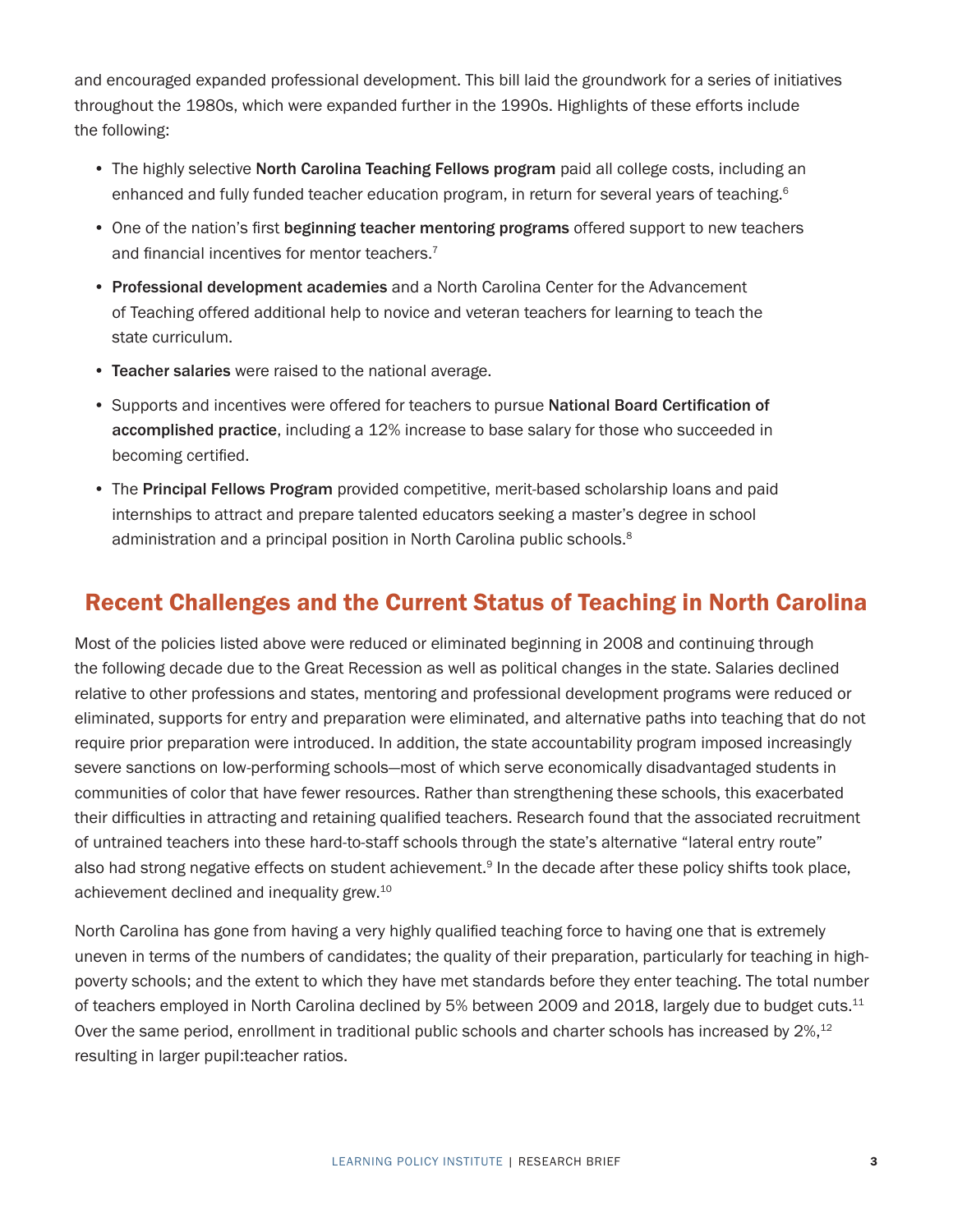### <span id="page-3-1"></span>Teacher Shortages

Even with the reduction in the size of the teacher workforce, the state continues to experience difficulties recruiting and retaining qualified teachers. Many schools are unable to staff their positions appropriately. The state reported 1,621 teacher vacancies for the 2017-18 school year.<sup>13</sup> Notably, the most severe shortages were in high-poverty counties.<sup>[14](#page-14-0)</sup>

While many positions are left unfilled, others are filled by substitutes or by recruits who have not been prepared for teaching. The proportion of teachers in North Carolina who were not fully licensed more than doubled between 2011 and 2017, from 3.7% to 7.6%, and underprepared teachers were inequitably distributed throughout the state. Whereas 92% of teachers were fully licensed overall, only 80% of teachers were fully licensed in high-poverty schools.<sup>[15](#page-14-0)</sup>

As the number of teachers in the workforce has declined, so has the supply of credentialed individuals. The total number of credentials issued decreased by 30% between 2010–11 and 2015–16 (from 6,881 to 4,820), with the number of credentials awarded to both in-state and out-of-state teachers shrinking.<sup>16</sup>

Enrollments in traditional teacher education programs declined by more than 50% between 2008–09 and 2015–16, whereas enrollments more than tripled in alternative preparation programs not based in institutes of higher learning between 2010–11 and 2015–16.<sup>[17](#page-14-0)</sup> As shown in [Figure 2](#page-3-0), the largest numbers are in what the state calls its "lateral entry program." With this program, individuals who have passed a content-area test and have been hired by a district, but who are still completing their coursework toward an education credential, can begin teaching immediately upon hire. However, these alternative-route candidates do not appear to graduate and become credentialed at high rates. Candidates in traditional programs, in contrast, represent just over half of enrollees (54%) in credential programs but 76% of all completers.<sup>18</sup>



## <span id="page-3-0"></span>Figure 2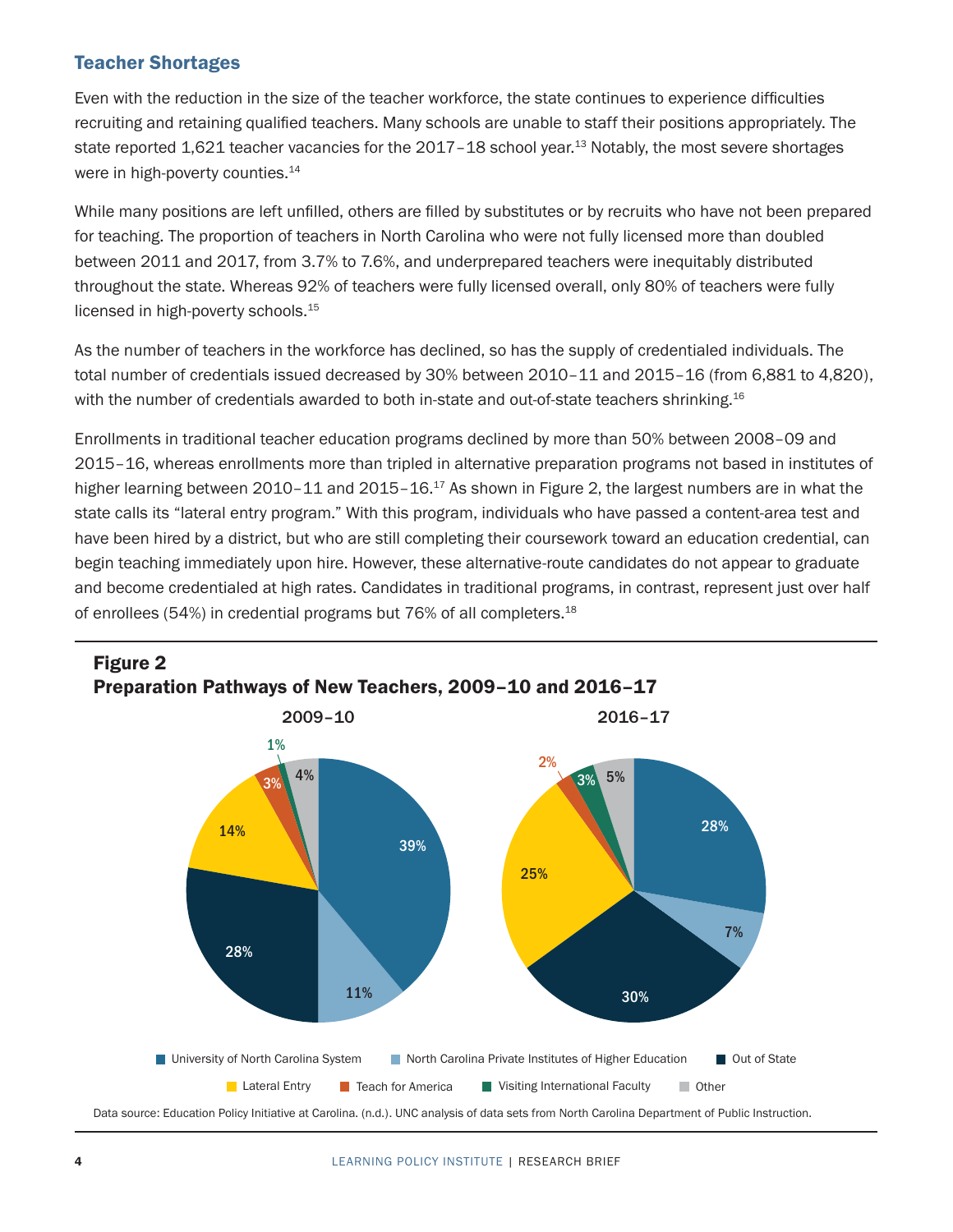<span id="page-4-1"></span>These changes in the sources of teacher supply are important because there are notable differences in the effectiveness and retention of teachers from these different pathways. Studies have found that North Carolina– prepared teachers are generally significantly more effective than those prepared out of state.<sup>[19](#page-14-0)</sup> Further, lateralentry teachers are significantly less effective than teachers who have been prepared before entry. Candidates prepared in the University of North Carolina (UNC) system stay in teaching at much higher rates than those from any other pathway, and lateral-entry teachers leave at much higher rates than those in other pathways.<sup>[20](#page-14-0)</sup>

#### Teachers of Color

After a severe drop between 2012 and 2013, more teachers of color enrolled in preparation pathways, constituting about 30% of all enrollees in 2015–16. However, many candidates of color (Native American, Black, and Pacific Islander) disproportionately enrolled in alternative pathways. (See [Table 1.](#page-4-0)) This placed them at greater risk for failing to receive a credential and, if they did become credentialed teachers, at greater risk for leaving the school or the profession, as both national and North Carolina data show. $21$ 

#### <span id="page-4-0"></span>Table 1 Teacher Preparation Enrollments by Race and Preparation Pathway, 2015–16

| <b>Preparation</b><br>Pathway    | Total | American Indian/<br><b>Alaska Native</b> | Asian | <b>Black</b> | Native Hawaiian/<br><b>Pacific Islander</b> | <b>White</b> | $2+$<br><b>Races</b> | Hispanic/<br>Latino/a |
|----------------------------------|-------|------------------------------------------|-------|--------------|---------------------------------------------|--------------|----------------------|-----------------------|
| <b>Traditional</b>               | 54%   | 24%                                      | 71%   | 43%          | 33%                                         | 66%          | 59%                  | 59%                   |
| Alternative,<br><b>IHE-based</b> | 8%    | 19%                                      | 7%    | 11%          | 0%                                          | 9%           | 10%                  | 9%                    |
| Alternative,<br>not IHE-based    | 38%   | 57%                                      | 22%   | 46%          | 67%                                         | 25%          | 30%                  | 32%                   |

IHE = institute of higher learning.

Data source: 2017 Title II Reports. (n.d.). North Carolina state enrollment information (race/ethnicity). Report retrieved from<https://title2.ed.gov>.

Some studies have identified the positive impacts of having a same-race teacher on the long-term education achievement and attainment of students of color, particularly for Black students.<sup>[22](#page-14-0)</sup> Several studies in North Carolina have found similar positive effects on Black students' achievement, attendance, and social-emotional welfare as a result of having Black teachers. Both Black and White students experienced fewer suspensions and expulsions with Black teachers.<sup>23</sup>

#### Teacher Distribution, Attrition, and Mobility by Pathway

Overall, North Carolina data point to a steep decline in the proportion of teachers who are generally more effective and are most likely to stay in teaching. North Carolina teachers are noticeably more likely than other teachers nationally to plan to leave teaching as soon as possible—and rates have increased in recent years.<sup>[24](#page-14-0)</sup>

The UNC Educator Quality Dashboard shows that teachers who entered teaching through the UNC system's teacher preparation program had the highest retention rates in North Carolina schools after 3 and 5 years: As of the 2016–17 school year, 85% were still teaching in the state after 3 years and 72% after 5 years.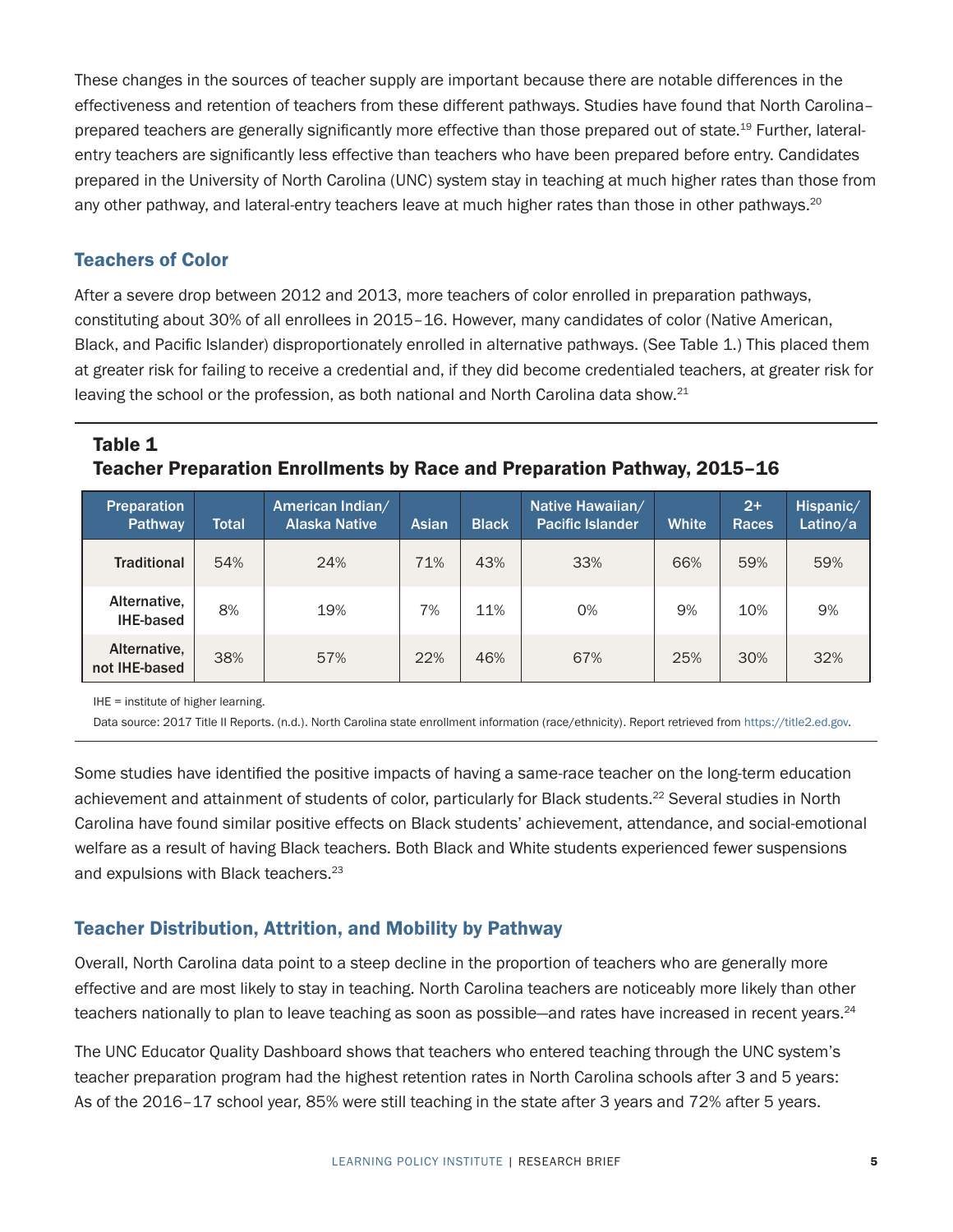<span id="page-5-1"></span>Graduates from North Carolina private institutes of higher education (IHEs) are close behind. (See [Table 2.](#page-5-0)) However, the share of new teachers prepared in these pathways dropped from 39% and 11%, respectively, in 2009–10 to 28% and 7% in 2016–17. (See Figure 2).

### <span id="page-5-0"></span>Table 2 Retention Rates in the Teacher Field at 3 and 5 Years of Experience, by Teacher Preparation Pathway, 2011

| <b>Pathway</b>                        | <b>3-Year Retention Rate</b> | <b>5-Year Retention Rate</b> |
|---------------------------------------|------------------------------|------------------------------|
| <b>UNC System</b>                     | 85%                          | 72%                          |
| <b>North Carolina Private</b>         | 83%                          | 69%                          |
| Out of State                          | 66%                          | 48%                          |
| <b>Lateral Entry</b>                  | 65%                          | 48%                          |
| <b>Visiting International Faculty</b> | 68%                          | 49%                          |
| <b>Teach for America</b>              | 24%                          | 7%                           |
| Unclassified                          | 75%                          | 65%                          |

Data source: University of North Carolina System. (n.d.). *Retention rates in the teaching field at three and five years of experience: 2010–2011*. UNC Educator Quality Dashboard. [https://myapps.northcarolina.edu/p12division/educator-quality-data-and-research-2/.](https://myapps.northcarolina.edu/p12division/educator-quality-data-and-research-2/) Data are for four cohorts of first-time teachers from academic years between 2005–06 and 2008–09.

Lateral-entry teachers—who have been found to have a significant negative effect on student achievement—are a large and growing share of all teachers in North Carolina.<sup>25</sup> In 2016-17, they constituted 25% of all new entrants in the state. Furthermore, 53% of these alternative-entry teachers worked in high-poverty schools.<sup>26</sup> Research points to significantly higher attrition rates for alternative-entry teachers. Among North Carolina teachers entering through lateral-entry pathways from the 2005–06 school year through the 2008–09 school year, about two thirds stayed for 3 years, and just under half stayed for 5 years. Teach for America teachers had the lowest 3- and 5-year retention rates. Just 24% were still teaching in North Carolina after 3 years, and only 7% remained after 5 years.

High attrition rates have noticeable effects on student learning both because of the disruption they cause and because they typically reduce levels of teacher experience, which positively influence achievement.<sup>27</sup> The pathways that are associated with considerable churn in their schools are, unfortunately, the ones that have been growing in North Carolina.

North Carolina higher-education institutions have had a key impact on teacher effectiveness and retention. Yet enrollment in the UNC system declined by over 10% overall between 2009 and 2017 and by more than 30% between 2001 and 2017[.28](#page-14-0) As with the total enrollment of teacher candidates in the UNC system, the enrollment of students of color in UNC teacher preparation programs also declined from 2008 to 2017. This enrollment loss (about 33% from 2009 to 2017 for African American students) was significantly greater than the systemwide decline during the same period. Further, teacher production dropped more precipitously at UNC system minority-serving institutions than in the system overall—by 61% between 2011–12 and 2015–16. Production ticked up in 2016-17 but was still less than half of what it was in 2011-12.<sup>29</sup>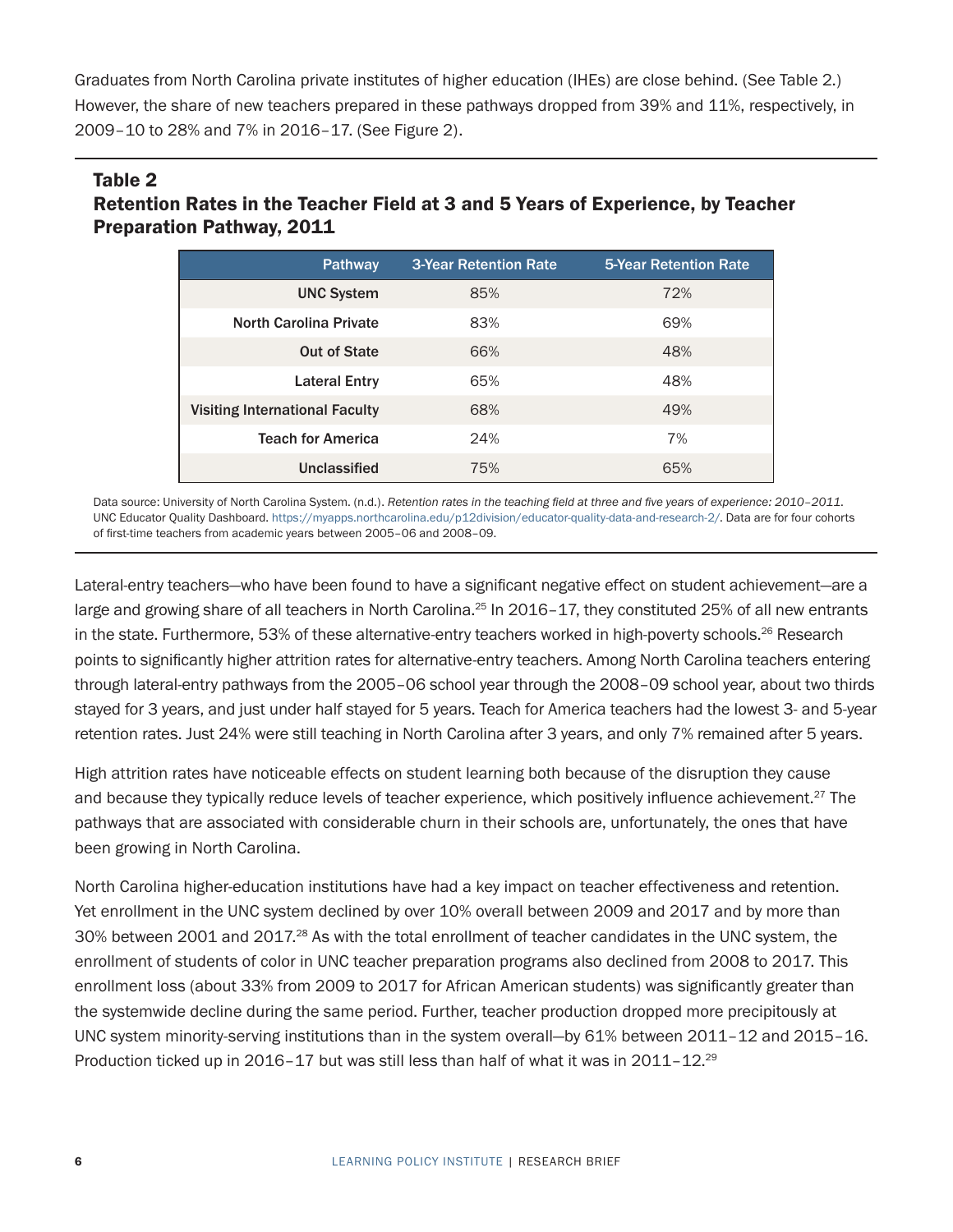### <span id="page-6-1"></span>Future Teacher Demand

<span id="page-6-0"></span>Figure 3

Public Instruction.

The state must address not only its current vacancy problems due to high attrition but also its future needs. The North Carolina Department of Commerce estimated that the total number of teachers in k–12 schools—i.e., the projected demand—would grow 4.6% between 2017 and 2026.<sup>30</sup> Overall, the total number of position openings, accounting for teachers who would need to be replaced, was expected to be 72,452 by 2026. As is true nationally, nearly all this demand is expected to be the result of attrition from the teaching profession. The combination of exits from the state workforce and transfers to non-teaching jobs makes up 93% of this expected additional demand.<sup>31</sup>

Importantly, although teacher attrition is a problem throughout the state, there is variation within regions and school districts. Teacher attrition rates ranged from 4% in low-poverty districts to 33% in high-poverty districts in the 2017–18 school year, and many low-performing schools struggled to recruit teachers to fill positions their teachers had left.<sup>32</sup> Often, they were able to fill only a few of their positions with North Carolina teachers moving from other districts and thus had to hire beginning or out-of-state teachers who, as discussed above, are less effective than in-state-prepared teachers.

The percentage of teachers moving to a different school was twice as high for teachers in the highest-poverty schools as in the lowest-poverty schools (10% versus 5%). (See [Figure 3](#page-6-0).)



## Teacher Leavers and Movers: Percentages by School Poverty Decile (2016–17) *(2016–17)*

Teacher Leavers and Movement and Movement and Movement and Movement and Movement and Movement and School Pover<br>The contract Decision Decision Decision Decision Decision Decision Decision Decision Decision Decision Decisio

Data source: Education Policy Initiative at Carolina. (n.d.). UNC analysis of data sets from North Carolina Department of Public Instruction.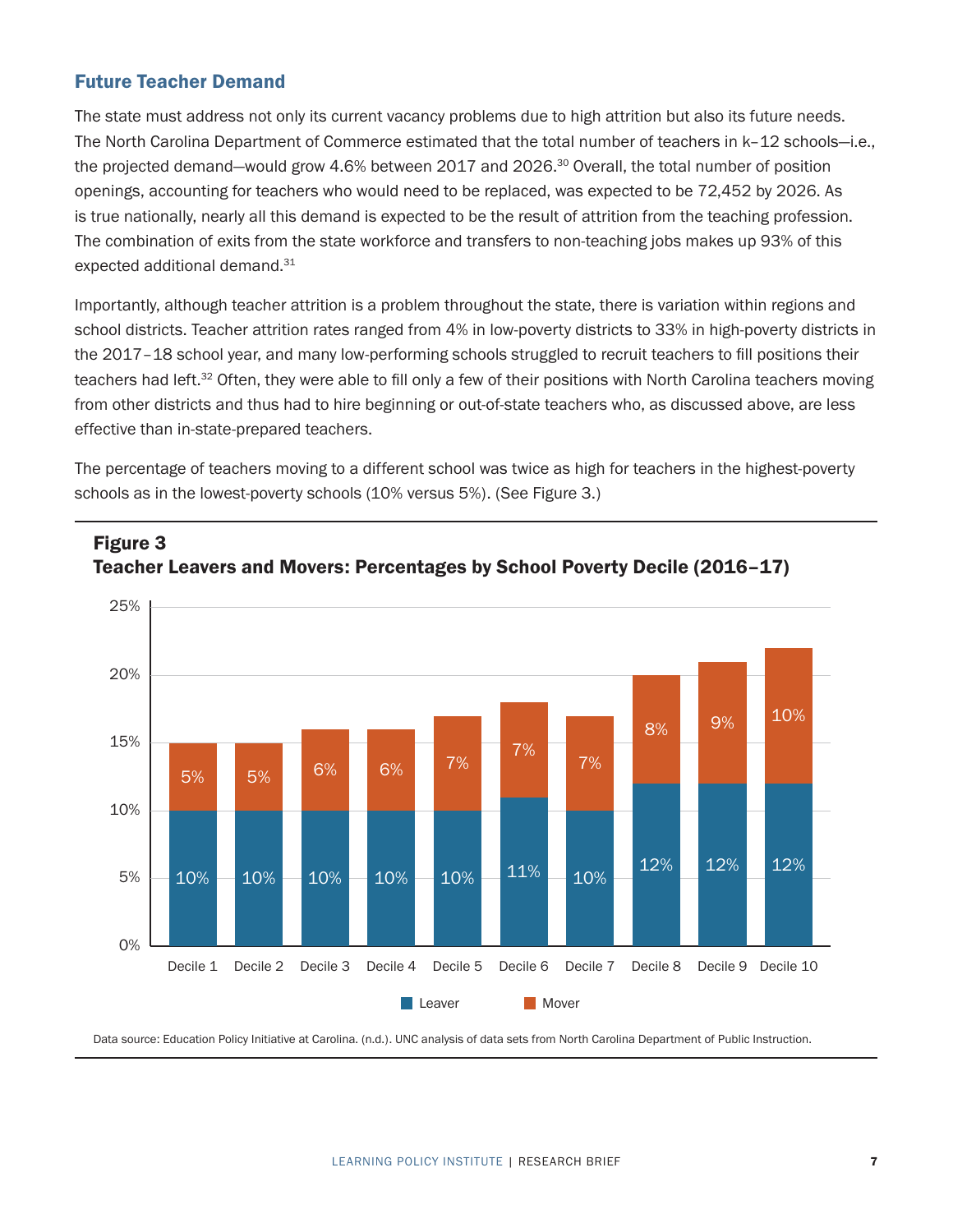### Current Status of School Leadership in North Carolina

<span id="page-7-0"></span>As with teachers, there was a noticeable decrease—about 10%—in the number of school building administrators in North Carolina between 2010–11 and 2011–12. The number has slowly increased, but it remains below the number of school building administrators serving the system in 2008.<sup>[33](#page-14-0)</sup>

However, due to high turnover rates, particularly in some regions of the state, there is a recurring need to fill large numbers of vacancies. The U.S. Bureau of Labor Statistics estimated an 8.7% increase in the overall need for administrators in North Carolina between 2014 and 2024 and a 13.9% increase in the overall need for preschool and child care administrators. Most of this demand (75% and 80%, respectively) will be due to turnover. Meanwhile, the current supply in North Carolina appears limited. Between 2008 and 2016, the UNC system provided a steadily declining number of new principals, producing 56% fewer principals in 2016–17 than it produced in 2009–10 (301 compared with 539). This translated to only 43% of the workforce in 2016–17 compared with a high of 53% in 2010–11. $34$ 

At the same time, the number and share of principals prepared by the Principal Fellows Program also declined with funding cuts. This is important because Principal Fellows are significantly more likely to assume administrative positions immediately after their training and to remain in teaching or administration in the state.[35](#page-14-0) More generally, UNC-prepared principals are consistently less likely to leave North Carolina public schools than principals prepared through other routes.

### Factors Influencing Teacher and Principal Supply and Quality

When there are high attrition rates, the demand for teachers and principals is inflated—and the quality of educators undermined—by the need to continually replace staff who are leaving at rapid rates. Reducing teacher and principal attrition in favor of a stable workforce comprising well-prepared educators could play an important role in improving student outcomes. Research shows three major factors influencing teacher and principal supply, quality, and turnover: level of preparation and mentoring, compensation, and working conditions.

### Level of Preparation and Mentoring

In general, beginning teachers leave at higher rates than experienced teachers, and the extent of the difference has a great deal to do with the preparation and mentoring they receive. Teachers without pedagogical preparation—coursework and clinical preparation for teaching—are two to three times more likely to leave teaching than those with comprehensive preparation.<sup>[36](#page-14-0)</sup> In addition, new teachers who receive the most intensive mentoring—including in-classroom coaching, support with planning from other colleagues, a reduced teaching load, and principal support—are also twice as likely to stay in teaching as those who receive few supports when they enter teaching. [37](#page-14-0)

Data analysis shows teachers in North Carolina with less experience have high rates of attrition. In 2017–18, 12.5% of teachers with 3 or fewer years of experience left their schools.<sup>38</sup> Furthermore, preparation for beginning teachers is very uneven in the state; more than 1 in 4 teachers have entered without full preparation, and more than half of these recruits leave the profession within 5 years. Because these teachers are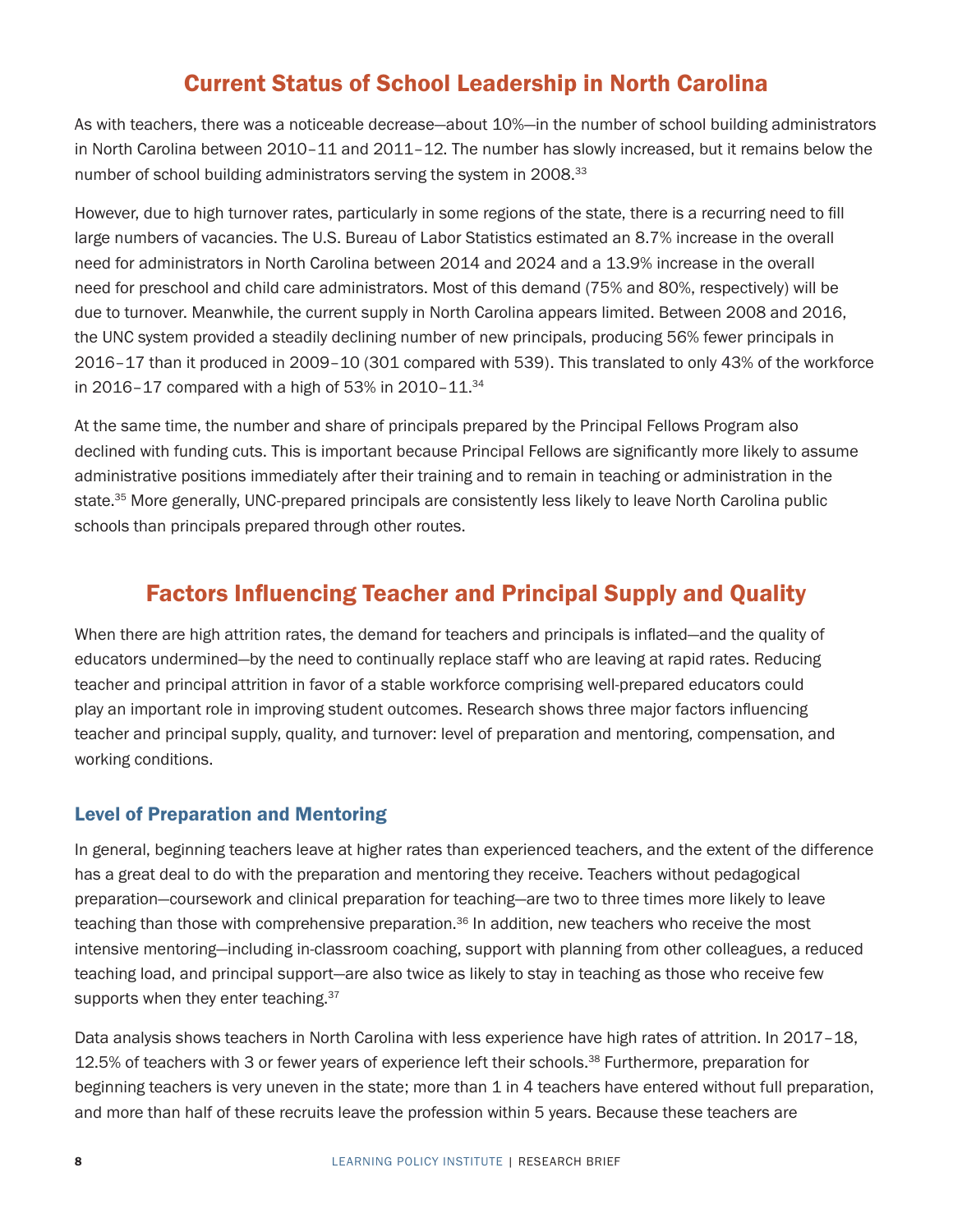<span id="page-8-0"></span>concentrated in high-poverty schools, these schools must meet a continuing demand for teachers associated with the large numbers who leave annually. Another factor influencing high rates of attrition is the lack of mentoring. In 2017–18, fewer than 10% of inexperienced teachers (1,000 out of 15,500 with fewer than 3 years of experience) received services from the state's current mentoring program.

As with teachers, principals' professional learning, including preparation programs and in-service supports such as mentoring and coaching, can improve principals' sense of efficacy and satisfaction and, in turn, improve retention.<sup>39</sup> Studies have found that access to high-quality preparation programs, principal internships, and mentoring significantly reduces the likelihood that principals will leave their schools.<sup>40</sup>

In the 2018 WestEd–LPI survey of North Carolina principals conducted for the *Leandro* study, about one third of respondents reported feeling their leadership programs prepared them well to lead instruction that helps students develop the higher-order thinking skills that raise achievement on standardized tests. Similarly, only one third felt they had been well prepared to select effective curriculum strategies and materials, and even fewer (29%) felt well prepared to lead instruction that supports implementation of the new standards. More than 1 in 5 responding principals said that they were "poorly" or "very poorly" prepared to lead instruction in these areas.

### Compensation

Teachers are more likely to be recruited and retained when salaries or other compensation is competitive.<sup>[41](#page-15-0)</sup> The amount of debt that teachers accrue during their training is also a factor that affects whether individuals will consider professions like teaching that have lower-than-average salaries in the labor market. $42$ 

After increasing for many years as part of a campaign to reach the national average, teacher compensation began falling in North Carolina after 2008, losing ground against both national benchmarks and the salaries in southeastern states. In the 2017–18 school year, the average starting salary of a beginning teacher in North Carolina was 29th in the nation at \$37,631 versus the national average of \$39,249[.43](#page-15-0) The state's average teacher salary ranked 34th in the nation and was 18% lower than the national average (\$51,231 versus \$60,477).[44](#page-15-0) Because of teacher supplements—which range from close to \$0 to more than \$8,000—salaries vary widely across the state for teachers at all levels of experience.

Salaries also matter to principals in choosing new positions and in deciding whether to stay.<sup>[45](#page-15-0)</sup> Studies examining the relationship between principal turnover and compensation have observed principals moving to positions with higher salaries[.46](#page-15-0) Dissatisfaction with salary is further exacerbated by, in some contexts, principal salaries being lower than experienced teacher salaries despite principals' additional responsibilities and time commitments.[47](#page-15-0) This serves as a disincentive for qualified educators to move to leadership positions. A new policy introduced in the 2017–18 school year increased salaries overall but tied annual compensation for principals to student test score gains and their schools' student populations.[48](#page-15-0) This change has had an uneven impact on principal salaries. Hold harmless provisions ensuring that no principal's salary is reduced have been renewed annually. Without these in place, some principals would have earned less than they previously had.

In 2017, the average principal salary in North Carolina was \$27,206 less (28%) than the national average and the lowest among the southeastern states.<sup>[49](#page-15-0)</sup> In the WestEd-LPI principal survey, nearly 1 in 4 responding principals (24%) identified compensation as the major factor that would cause them to leave their positions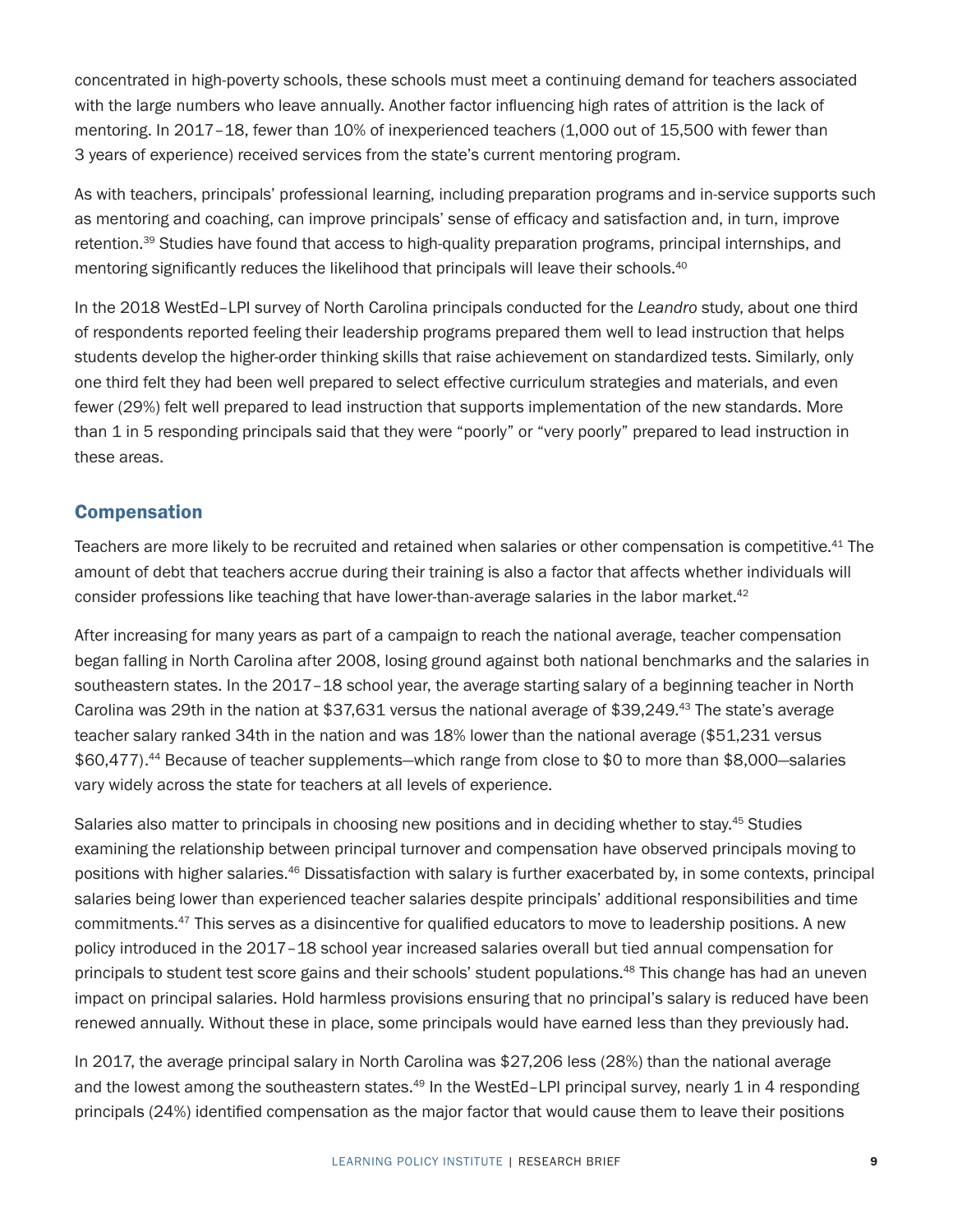<span id="page-9-0"></span>in the next 3 years. When asked about North Carolina's newly enacted compensation policy, which eliminated consideration of experience in favor of pay based on school performance, 44% of responding principals reported that they "oppose" or "strongly oppose" the policy.

### Working Conditions

Working conditions influence teacher retention more than recruitment and are a significant factor in determining whether teachers who have left teaching will return. They can include tangible physical conditions, such as safety, physical plant conditions, pupil loads, and the availability of supplies and equipment, as well as workplace efficacy conditions, such as input into decision-making, opportunities for coaching and collaboration, administrative supports, and the collegiality of the environment.<sup>[50](#page-15-0)</sup> The data are quite clear that working conditions, which include teachers' heroic attempts to address the many stresses that children and families experience in low-income communities, are much worse in many high-poverty schools and contribute to teacher turnover.<sup>51</sup>

Research has also identified a variety of working conditions that influence principals' decisions about whether to stay in their positions. These include workload; job complexity; disciplinary environment; the availability of school resources; relationships with students, families, teachers, and district administrators; and the support provided by the central office.<sup>[52](#page-15-0)</sup>

### Recommendations

This study found that although the state currently faces severe teacher and leader shortages, North Carolina once had a robust system for developing and supporting its educator workforce. Today's shortages and high turnover—particularly in high-poverty schools—are a function of uneven preparation and mentoring, inadequate compensation, and poor working conditions. Part of the solution to the state's current problems is to restore key elements of the system that will provide a robust pipeline of well-prepared teachers and leaders trained in North Carolina programs; support their ongoing learning; and recognize their talents through adequate and equitable compensation, access to high-quality preparation and mentoring, and the ready availability of professional learning in the form of professional development and coaching.

This study produced a set of recommendations to strengthen the teacher and principal workforce, many of which were incorporated into North Carolina's Comprehensive Remedial Plan, developed by the state and approved by the Leandro court in June 2021.<sup>53</sup> The Comprehensive Remedial Plan identifies broad programs, as well as some discrete action steps and associated goals to be reached by 2030—all to ensure that every child is provided the opportunity to obtain a sound basic education in a public school.

### Strengthening the Teacher Workforce

- 1. Increase the pipeline of racially and ethnically diverse, well-prepared teachers committed to teaching in North Carolina public schools who are incentivized and supported to teach in high-poverty communities.
	- Rebuild capacity within North Carolina's public and private universities to increase the number of teacher graduates, with a goal of returning to former levels of production within 5 years. A goal of increasing production from 3,300 to 5,000 teachers who are trained and credentialed in state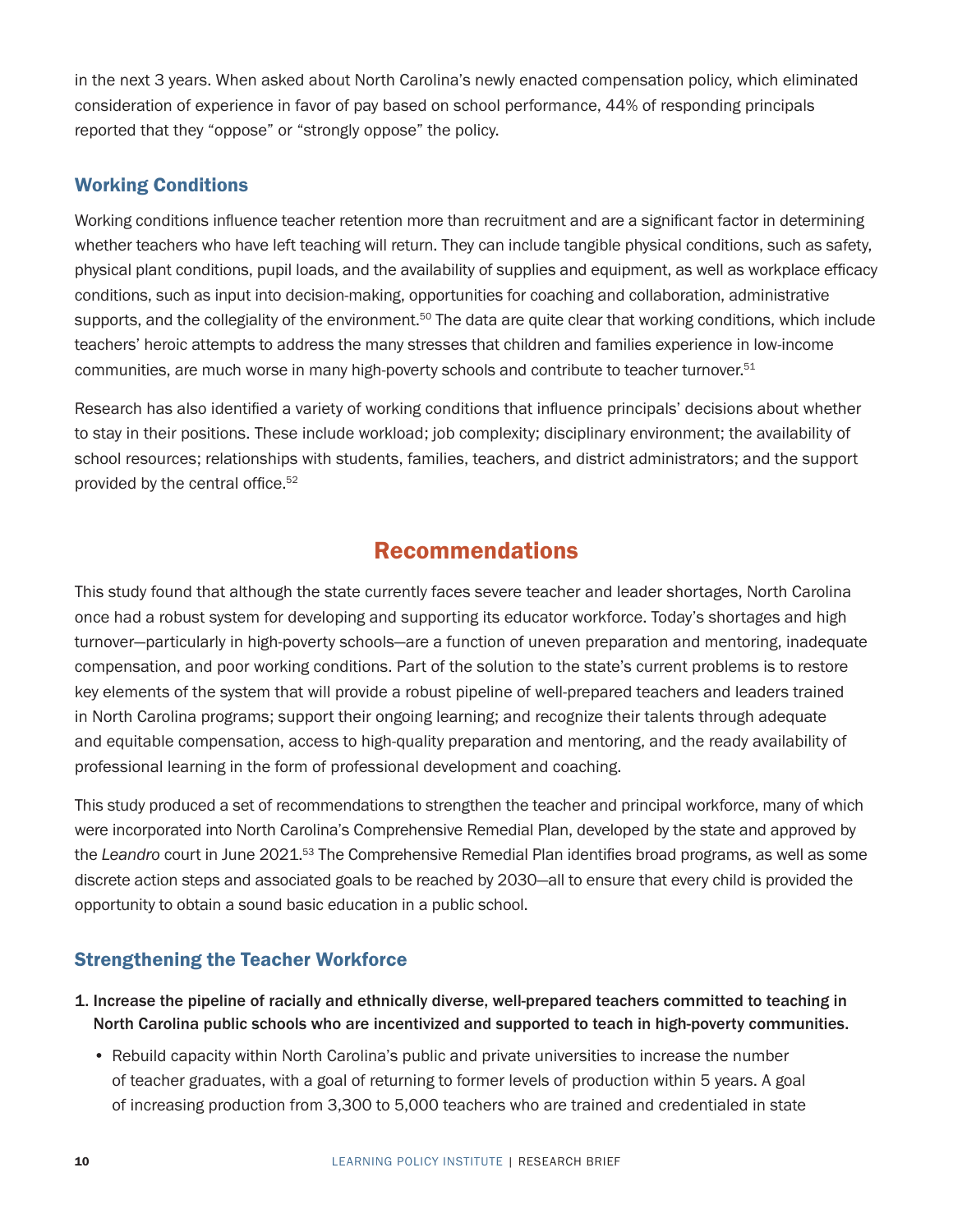annually would be appropriate. In addition to incentives for candidates, this may require funds to redesign or rebuild programs that have been weakened. Minority-serving institutions should be a special focus for expansion.

- ∘ *North Carolina's Comprehensive Remedial Plan includes the goal of North Carolina public and private educator preparation programs preparing 5,000 teachers per year by 2030.*
- Expand and redesign the current North Carolina Teaching Fellows program, providing targeted incentives for high-need fields and communities, with a goal of increasing the number of candidates from 200 to 1,000 within 3 years and to 2,000 within 5 years.
	- ∘ *North Carolina's Comprehensive Remedial Plan includes the goal of selecting 1,500 North Carolina teacher fellows per year by 2030.*
- Design and seed teacher residency programs in high-need rural and urban districts through a state matching grant program. Teacher residencies have been successful in many states at solving teacher shortages by providing candidates with high-quality preparation that includes a full year of postgraduate clinical training in a university–district partnership program tied to financial support, a credential at the end of the year, and a commitment to remain teaching in the district for 3 to 5 years.
	- ∘ *North Carolina's Comprehensive Remedial Plan includes the goal of each rural and urban school district having access to a high-quality residency program by 2030 that provides support for faculty advising, teacher tuition and stipends, and ongoing induction.*
- Expand Grow Your Own (GYO) programs, especially as a strategy to build the supply of teachers who are committed to staying in rural and high-poverty schools. GYO teacher preparation programs recruit and train local community members, career changers, paraprofessionals, after-school program staff, and others currently working in schools. Local graduates and community members offer a sustainable solution to teacher shortages while often increasing the diversity of the teacher workforce.
	- ∘ *North Carolina's Comprehensive Remedial Plan includes the goal of each high-need school district having access to high-quality teacher recruitment and development programs by 2030. This includes GYO programs to attract and prepare high school students, teacher assistants, and career professionals.*
- 2. Increase and equalize compensation, addressing teachers' needs (including salary and, in high-need schools, housing, child care, loan repayment, and retention bonuses).
	- Raise and equalize salaries so they are more competitive with surrounding states and other professions. As was done in the 1990s, set a goal and a framework to increase beginning teacher salaries to the national average over the next decade, with concomitant increases in the rest of the salary schedule.
		- ∘ *North Carolina's Comprehensive Remedial Plan includes a goal of teacher salaries being competitive with other states and with other career options that require similar levels of preparation, certification, and experience by 2030.*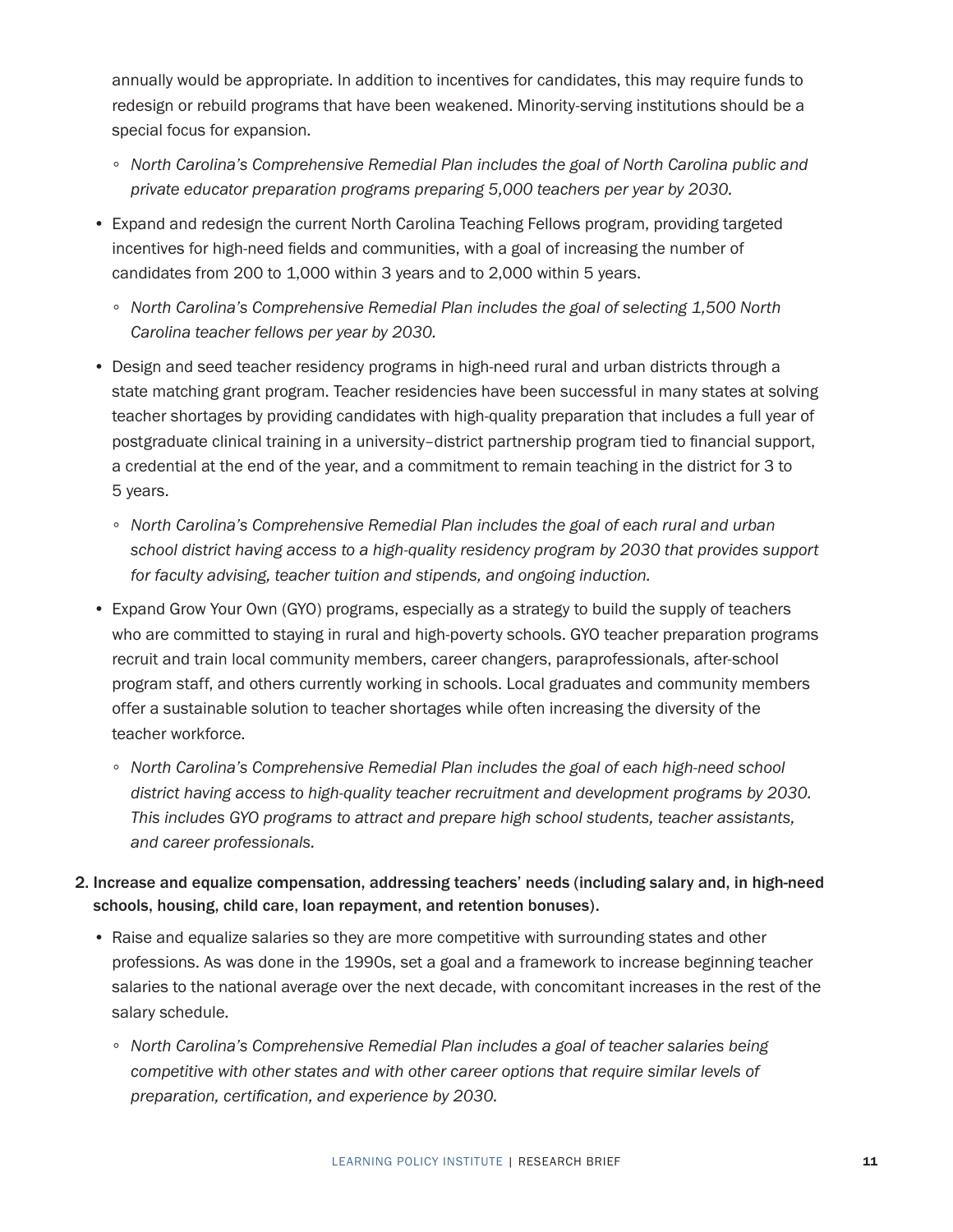- Add financial incentives for recruitment and retention that bring qualified teachers to highneed communities.
	- ∘ *North Carolina's Comprehensive Remedial Plan includes a district-level grant program focused on the implementation of multiyear recruitment bonuses for certified teachers who commit to teach in a low-wealth or high-need district or school for multiple years.*
- Leverage the expertise of National Board Certified Teachers (NBCTs) to go to and stay in highpoverty schools and to serve as mentors and instructional leaders. The state could consider an additional multiyear stipend for NBCTs who teach in high-poverty schools.
- 3. Ensure new teachers receive strong preparation for current needs and mentoring from capable, well-trained mentors to increase retention and effectiveness.
	- Use licensing and accreditation rules, which guide what programs provide and what candidates must learn, plus improvement grants to programs to leverage strong clinical training and learning for standards-based, culturally responsive, trauma-informed teaching that can attend to students' social, emotional, and academic development.
	- Expand the North Carolina New Teacher Support Program so that it can support all new teachers. Currently, just 1,000 of approximately 15,500 North Carolina teachers with fewer than 3 years of experience are served. Also, require greater levels of mentor support and training for teachers of record who are not yet fully licensed, ensuring that they get access to the professional development and induction support they need.
		- ∘ *North Carolina's Comprehensive Remedial Plan includes a goal of implementing high-quality, comprehensive mentoring programs for all novice teachers by 2030, beginning in 2022, with the goal of the New Teacher Support Program providing comprehensive induction services to beginning teachers in low-performing, high-poverty schools. The state will fund the full cost of this program for beginning teachers.*
- 4. Address teaching and learning conditions that affect retention, including professional learning opportunities and whole child supports.
	- Invest in principal professional learning that prepares principals to cultivate collaborative working environments, and invest in teacher-led learning and professional development, which have a strong impact on teacher effectiveness and retention.
	- Develop a cadre of teacher leaders across the state who can facilitate teacher-led professional learning and coaching with their colleagues, in person and virtually.
	- Create university and pre-k–12 partnerships to support content-focused, standards-based professional learning that is aligned with preservice efforts and available virtually as well as on-site.
		- ∘ *North Carolina's Comprehensive Remedial Plan includes a goal of all school districts implementing differentiated staffing models that include advanced teaching roles and additional compensation by 2030.*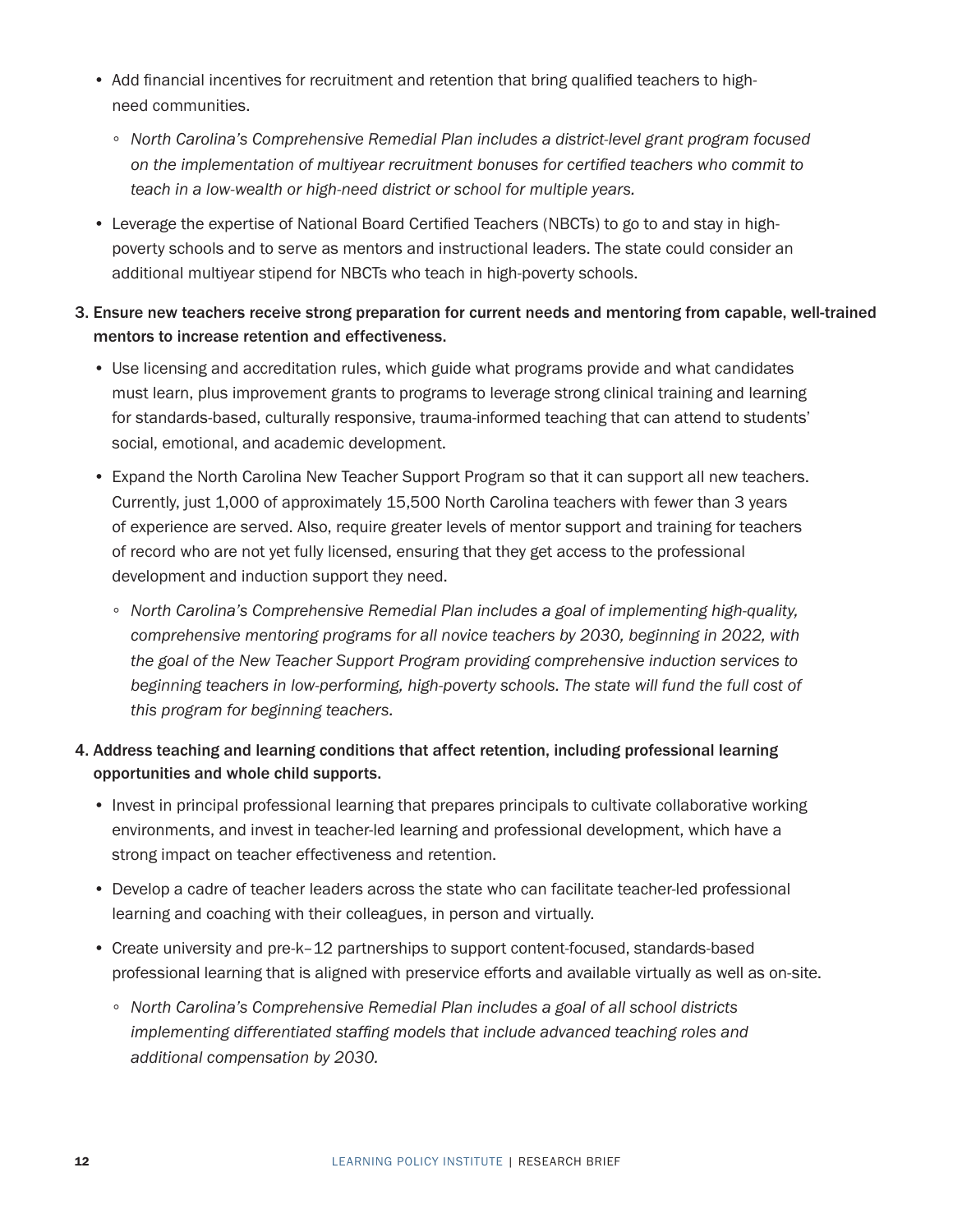### Strengthening the Principal Workforce

#### 1. Expand high-quality pipelines and training that supports entry and retention.

- Expand the North Carolina Principal Fellows Program, which has a 25-year track record of success preparing principals who have been found to be effective and who are more likely both to take principalships when they receive their credentials and to remain in their positions.
- Support candidates' ability to participate in high-quality preparation programs like North Carolina State University's Educational Leadership Academy and the Transforming Principal Preparation program and expand their capacity, ensuring that they provide a residency or internship working alongside an expert principal and that both the residency and the aligned coursework provide support to principal candidates in learning how to design schools for student and teacher learning.
	- ∘ *North Carolina's Comprehensive Remedial Plan includes provisions to expand access to highquality principal preparation. For example, a year 2030 goal is to prepare 300 new principals each year through the Principal Fellows Program and the Transforming Principal Preparation program.*

#### 2. Update preparation and professional development to meet current needs.

- Use licensing and accreditation levers, plus improvement grants to programs and professional development funding, to leverage strong principal learning for standards-based, culturally responsive, trauma-informed leadership that can attend to social, emotional, and academic development, including leadership on community school approaches that can support success in high-poverty schools.
- Ensure, through preparation and professional development, that principals are prepared to create collaborative learning environments for teachers, which can enhance effectiveness and stem turnover in the teaching force.
- Create mentoring, induction, and coaching opportunities for the existing principal workforce, as some states have done.
	- ∘ *North Carolina's Comprehensive Remedial Plan includes a 2030 goal of creating a statewide program to provide professional learning opportunities and ongoing support for assistant principals and principals, beginning with the launch of a School Leadership Academy.*

#### 3. Rationalize and improve principal compensation and evaluation.

- Revise the principal salary structure so that it ensures an adequate level of compensation competitive with other jobs requiring similar skills and training; provides a more dependable set of expectations for compensation; and creates incentives, rather than disincentives, for working in high-need schools.
- Consider additional compensation incentives to offset disincentives that may have been created by the elimination of retiree health benefits and pension benefits for leaders hired after 2021.
	- ∘ *North Carolina's Comprehensive Remedial Plan calls on the state to implement a statewide school administrator salary structure that will provide appropriate compensation and incentives to enable high-need schools and districts to recruit and retain well-qualified school administrators.*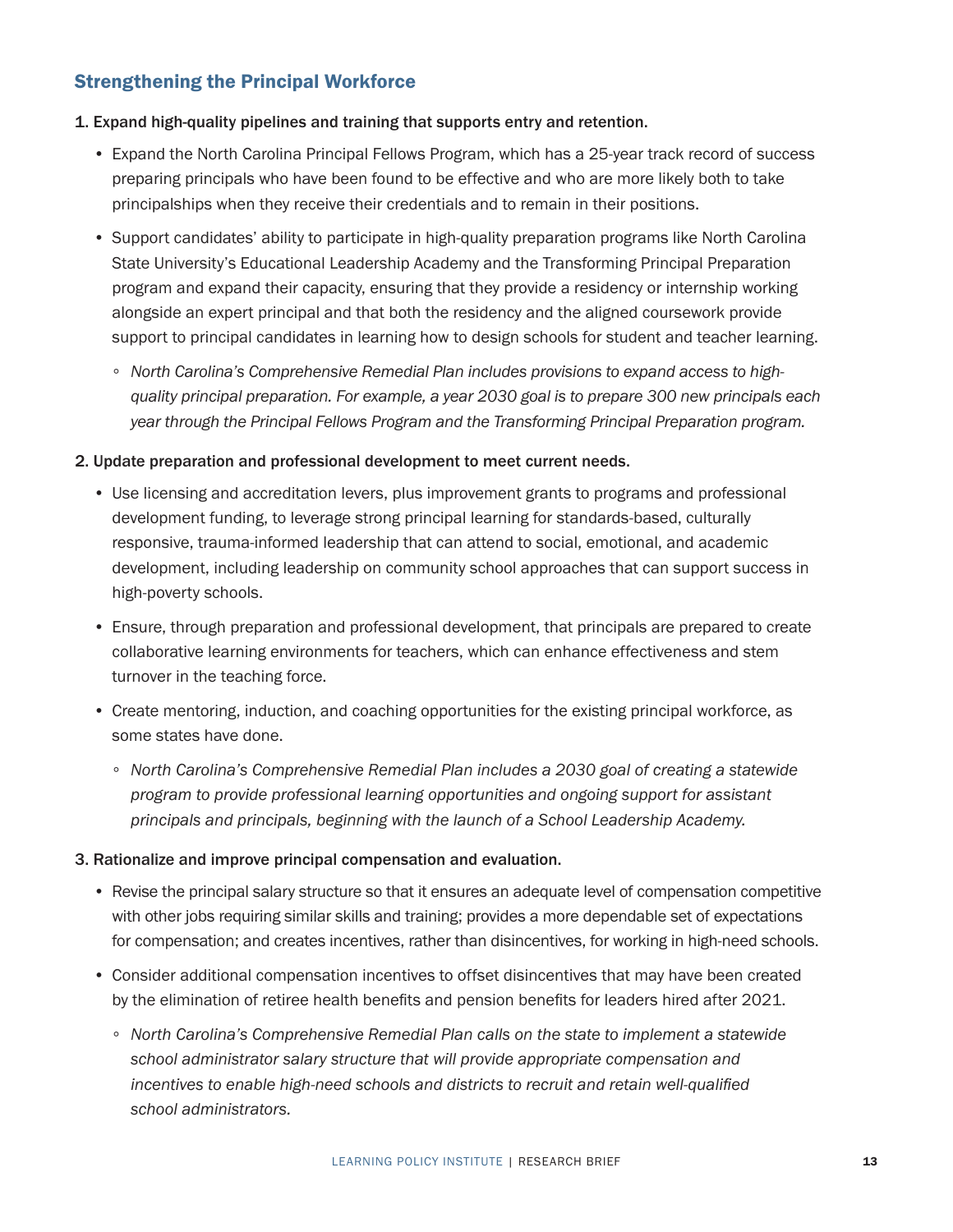### **Conclusions**

<span id="page-13-0"></span>The study findings and recommendations have helped the state create a comprehensive road map for both excellence and equity for every public school student—and for the teachers and administrators who serve them every day. The road map outlines actions, consistent with our study findings, that the state will take to comply with its constitutional obligation to provide every North Carolina child with a sound basic education. In June 2021, the *Leandro* court approved North Carolina's Comprehensive Remedial Plan and ordered that the plan "be implemented in full and in accordance with the timeline set forth therein" (i.e., to enable full implementation by 2028 with the objective of fully meeting the state's *Leandro* obligations by the end of 2030).[54](#page-15-0) The findings of this study can continue to guide policymakers and educators in North Carolina as they work to implement the plan and ensure that all children in the state are afforded a sound basic education.

### **Endnotes**

- [1.](#page-0-0) See, e.g., Burkhauser, S. (2017). How much do school principals matter when it comes to teacher working conditions? *Educational Evaluation and Policy Analysis*, *39*(1), 126–145.<https://doi.org/10.3102/0162373716668028>; Clotfelter, C. T., Ladd, H. F., & Vigdor, J. L. (2007). *How and why do teacher credentials matter for student achievement?* [NBER Working Paper w12828]. National Bureau of Economic Research; Clotfelter, C. T., Ladd, H. F., & Vigdor, J. L. (2011). Teacher mobility, school segregation, and pay-based policies to level the playing field. *Education, Finance and Policy*, *6*(3), 399–438. [https://doi.org/10.1162/EDFP\\_a\\_00040](https://doi.org/10.1162/EDFP_a_00040); Clotfelter, C. T., Ladd, H. F., Vigdor, J. L., & Aliaga-Diaz, R. (2004). Do school accountability systems make it more difficult for low-performing schools to attract and retain high-quality teachers? *Journal of Policy Analysis and Management*, *23*(2), 251–271.<https://doi.org/10.1002/pam.20003>; Clotfelter, C. T., Ladd, H. F., Vigdor, J. L., & Wheeler, J. (2007). High-poverty schools and the distribution of teachers and principals. *North Carolina Law Review*, *85*(5), 1345–1380; Heissel, J. A., & Ladd, H. F. (2016). *School turnaround in North Carolina: A regression discontinuity analysis* [CALDER Working Paper 156]. National Center for Analysis of Longitudinal Data in Education Research; Henry, G. T., Purtell, K. M., Bastian, K. C., Fortner, C. K., Thompson, C. L., Campbell, S. L., & Patterson, K. M. (2014). The effects of teacher entry portals on student achievement. *Journal of Teacher Education*, *65*, 7–23.<https://doi.org/10.1177/0022487113503871>; Horoi, I., & Bhai, M. (2018). New evidence on National Board Certification as a signal of teacher quality. *Economic Inquiry*, *56*(2), 1185–1201. <https://doi.org/10.1111/ecin.12525>; Jackson, C. K., & Bruegmann, E. (2009). Teaching students and teaching each other: The importance of peer learning for teachers. *American Economic Journal: Applied Economics*, *1*(4), 85–108; Ladd, H. F. (2011). Teachers' perceptions of their working conditions: How predictive of planned and actual teacher movement? *Educational Evaluation and Policy Analysis*, *33*(2), 235–261. [https://doi.](https://doi.org/10.3102/0162373711398128) [org/10.3102/0162373711398128](https://doi.org/10.3102/0162373711398128); Ost, B., & Schiman, J. C. (2015). Grade-specific experience, grade reassignments, and teacher turnover. *Economics of Education Review*, *46*, 112–126. [https://doi.org/10.1016/j.econedurev.2015.03.004.](https://doi.org/10.1016/j.econedurev.2015.03.004)
- [2.](#page-0-0) Goldhaber, D., Quince, V., & Theobald, R. (2018). Has it always been this way? Tracing the evolution of teacher quality gaps in U.S. public schools. *American Educational Research Journal*, *55*(1), 171–201. [https://doi.org/10.3102/0002831217733445;](https://doi.org/10.3102/0002831217733445) Ladd, H., & Sorensen, L. (2015). *Returns to teacher experience: Student achievement and motivation in middle school* [CALDER Working Paper 112]. National Center for Analysis of Longitudinal Data in Education Research; Xu, Z., Özek, U., & Hansen, M. (2015). Teacher performance trajectories in high- and lower-poverty schools. *Educational Evaluation and Policy Analysis*, *37*(4), 458–477. [https://doi.org/10.3102/0162373714561513.](https://doi.org/10.3102/0162373714561513)
- [3.](#page-0-0) Sutcher, L., Darling-Hammond, L., & Carver-Thomas, D. (2016). *A coming crisis in teaching? Teacher supply, demand, and shortages in the U.S.* Learning Policy Institute. <https://learningpolicyinstitute.org/product/coming-crisis-teaching>.
- [4.](#page-0-0) Levin, S., Scott, C., Yang, M., Leung, M., & Bradley, K. (2020). *Supporting a strong, stable, principal workforce: What matters and what can be done?* National Association of Secondary School Principals and Learning Policy Institute. [https://learningpolicyinstitute.org/product/supporting](https://learningpolicyinstitute.org/product/supporting-strong-stable-principal-workforce-brief)[strong-stable-principal-workforce-brief.](https://learningpolicyinstitute.org/product/supporting-strong-stable-principal-workforce-brief)
- [5.](#page-1-1) National Education Goals Panel. (1998). *The National Education Goals report: Building a nation of learners, 1998*. U.S. Government Printing Office.
- [6.](#page-2-0) National Commission on Teaching and America's Future. (1996). *What matters most: Teaching for America's future*.
- [7.](#page-2-0) National Education Goals Panel. (1998). *The National Education Goals report: Building a nation of learners, 1998*. U.S. Government Printing Office.
- [8.](#page-2-0) Bastian, K. C., & Fuller, S. C. (2015). *The North Carolina Principal Fellows Program: A comprehensive evaluation*. University of North Carolina at Chapel Hill Education Policy Initiative at Carolina; University of North Carolina Academic and University Programs Division. (2015). *Great teachers and school leaders matter*.
- [9.](#page-2-0) Clotfelter, C. T., Ladd, H. F., Vigdor, J. L., & Aliaga-Diaz, R. (2004). Do school accountability systems make it more difficult for low-performing schools to attract and retain high-quality teachers? *Journal of Policy Analysis and Management*, *23*(2), 251–271. [https://doi.org/10.1002/](https://doi.org/10.1002/pam.20003) [pam.20003](https://doi.org/10.1002/pam.20003); Clotfelter, C. T., Ladd, H. F., & Vigdor, J. L. (2007). *How and why do teacher credentials matter for student achievement?* [NBER Working Paper w12828]. National Bureau of Economic Research; Henry, G. T., Purtell, K. M., Bastian, K. C., Fortner, C. K., Thompson, C. L., Campbell, S. L., & Patterson, K. M. (2014). The effects of teacher entry portals on student achievement. *Journal of Teacher Education*, *65*, 7–23. <https://doi.org/10.1177/0022487113503871>.
- [10](#page-2-0). Hui, T. K. (2018). North Carolina slips in national ranking on public education. *The News and Observer*. [https://www.newsobserver.com/news/](https://www.newsobserver.com/news/local/education/article195365259.html) [local/education/article195365259.html](https://www.newsobserver.com/news/local/education/article195365259.html); Darling-Hammond, L. (2019). *Investing for student success: Lessons from state school finance reforms*. Learning Policy Institute. [https://learningpolicyinstitute.org/product/investing-student-success-school-finance-reforms.](https://learningpolicyinstitute.org/product/investing-student-success-school-finance-reforms)
- [11.](#page-2-0) U.S. Bureau of Labor Statistics. (n.d.) Occupational employment and wage statistics. https://www.bls.gov/oes/tables.htm#2010.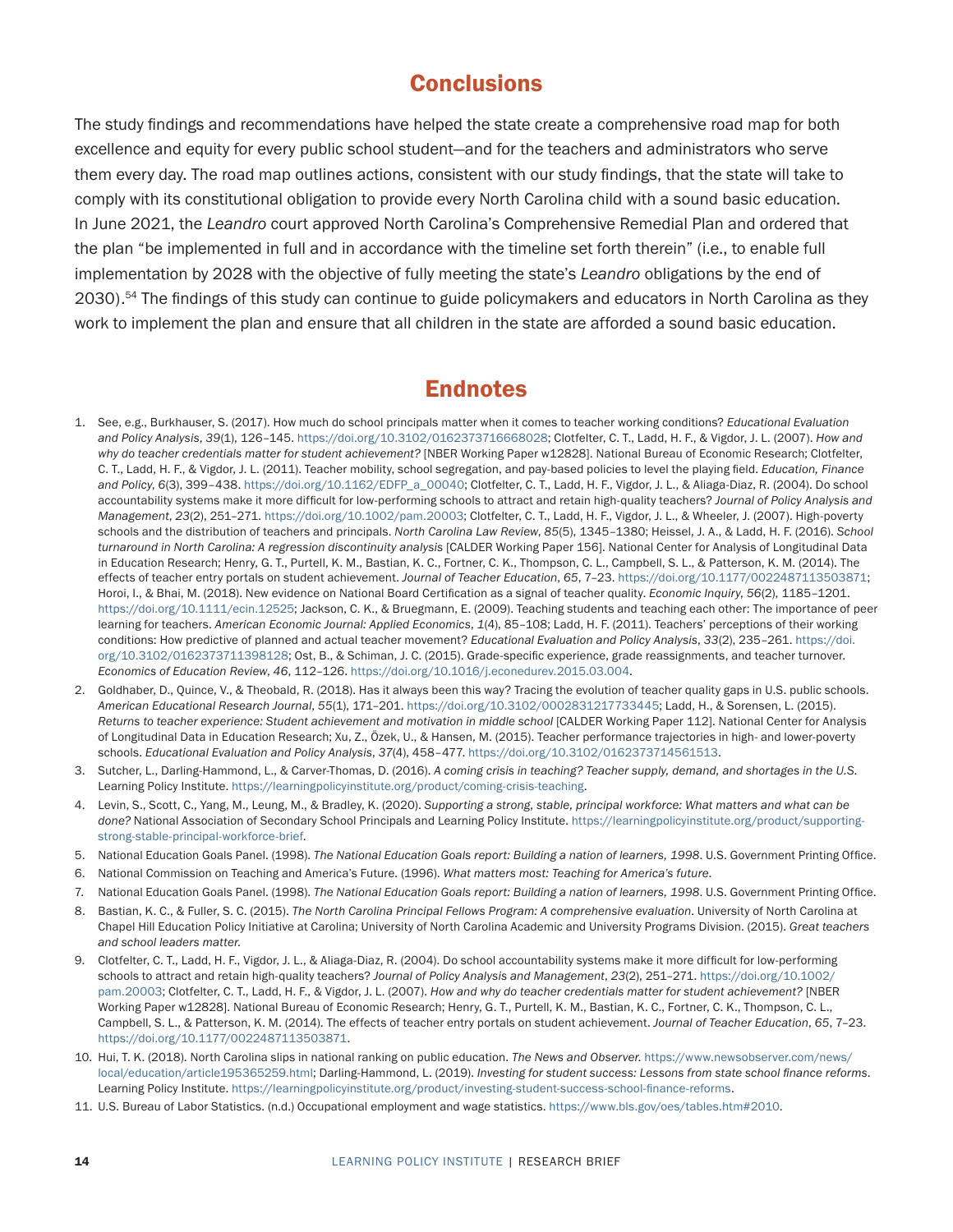- <span id="page-14-0"></span>[12.](#page-2-0) North Carolina Department of Public Instruction. (2009). *Highlights of the North Carolina Public School budget, February 2009*. [https://files.](https://files.nc.gov/dpi/documents/fbs/resources/data/highlights/2009highlights.pdf) [nc.gov/dpi/documents/fbs/resources/data/highlights/2009highlights.pdf](https://files.nc.gov/dpi/documents/fbs/resources/data/highlights/2009highlights.pdf); North Carolina Department of Public Instruction. (2017). *Highlights of the North Carolina Public School budget, February 2017*. <https://files.nc.gov/dpi/documents/fbs/resources/data/highlights/2017highlights.pdf>.
- [13.](#page-3-1) Public Schools of North Carolina, State Board of Education, Department of Public Instruction. (2018). *Report to the North Carolina General Assembly, 2017–2018 state of the teaching profession in North Carolina* [Report #70].<https://www.dpi.nc.gov/media/381/download> (accessed 08/01/18).
- [14](#page-3-1). Public Schools of North Carolina, State Board of Education Department of Public Instruction. (2018). *Report to the North Carolina General Assembly, 2016–2017 state of the teaching profession in North Carolina*. (p. 24, Table 12). [https://www.dpi.nc.gov/media/380/open.](https://www.dpi.nc.gov/media/380/open)
- [15](#page-3-1). LPI analysis of North Carolina Department of Public Instruction data sets.
- [16](#page-3-1). 2017 Title II Reports. (n.d.). North Carolina Section I.g Credentials Issued. Report retrieved from [https://title2.ed.gov.](https://title2.ed.gov)
- [17](#page-3-1). 2017 Title II Reports. (n.d.). North Carolina State Enrollment Information. Report retrieved from [https://title2.ed.gov.](https://title2.ed.gov)
- [18.](#page-3-1) LPI analysis of 2017 Title II Reports. (n.d.). North Carolina State Completer Information. Report retrieved from [https://title2.ed.gov.](https://title2.ed.gov)
- [19](#page-4-1). Henry, G. T., Purtell, K. M., Bastian, K. C., Fortner, C. K., Thompson, C. L., Campbell, S. L., & Patterson, K. M. (2014). The effects of teacher entry portals on student achievement. *Journal of Teacher Education*, 65, 7-23. [https://doi.org/10.1177/0022487113503871;](https://doi.org/10.1177/0022487113503871) Clotfelter, C. T., Ladd, H. F., & Vigdor, J. L. (2007). *How and why do teacher credentials matter for student achievement?* [NBER Working Paper w12828]. National Bureau of Economic Research.
- [20](#page-4-1). Henry, G. T., Purtell, K. M., Bastian, K. C., Fortner, C. K., Thompson, C. L., Campbell, S. L., & Patterson, K. M. (2014). The effects of teacher entry portals on student achievement. *Journal of Teacher Education*, *65*, 7–23. <https://doi.org/10.1177/0022487113503871>.
- [21](#page-4-1). Carver-Thomas, D., & Darling-Hammond, L. (2017). *Teacher turnover: Why it matters and what we can do about it*. Learning Policy Institute. <https://learningpolicyinstitute.org/product/teacher-turnover-report>.
- [22](#page-4-1). Dee, T. (2004). Teachers, race, and student achievement in a randomized experiment. *The Review of Economics and Statistics*, *86*(1), 195–210. <https://doi.org/10.1162/003465304323023750>; Egalite, A. J., Kisida, B., & Winters, M. A. (2015). Representation in the classroom: The effect of own-race teachers on student achievement. *Economics of Education Review*, *45*, 44–52.<https://doi.org/10.1016/j.econedurev.2015.01.007>.
- [23](#page-4-1). Gershenson, S., Hart, C. M. D., Lindsay, C. A., & Papageorge, N. W. (2017). *The long-run impacts of same-race teachers* [IZA Discussion Paper No. 10630]. IZA Institute of Labor Economics.<https://www.iza.org/publications/dp/10630/the-long-run-impacts-of-same-race-teachers>; Holt, S. B., & Gershenson, S. (2015). *The impact of teacher demographic representation on student attendance and suspensions* [IZA Discussion Paper No. 9554]. IZA Institute of Labor Economics. [http://ftp.iza.org/dp9554.pdf;](http://ftp.iza.org/dp9554.pdf) Lindsay, C. A., & Hart, C. M. D. (2017). Exposure to same-race teachers and student disciplinary outcomes for Black students in North Carolina. *Educational Evaluation and Policy Analysis*, *39*(3), 485–510. [https://doi.](https://doi.org/10.3102%2F0162373717693109) [org/10.3102/0162373717693109](https://doi.org/10.3102%2F0162373717693109).
- [24](#page-4-1). Carver-Thomas, D., & Darling-Hammond, L. (2017). *Teacher turnover: Why it matters and what we can do about it*. Learning Policy Institute. <https://learningpolicyinstitute.org/product/teacher-turnover-report>.
- [25](#page-5-1). Clotfelter, C. T., Ladd, H. F., & Vigdor, J. L. (2010). Teacher credentials and student achievement in high school: A cross-subject analysis with student fixed effects. *Journal of Human Resources*, *45*(3), 655–681. [https://doi.org/10.1353/jhr.2010.0023.](https://doi.org/10.1353/jhr.2010.0023)
- [26](#page-5-1). Education Policy Initiative at Carolina conducted this analysis of North Carolina Department of Public Instruction data sets based on a request by LPI.
- [27.](#page-5-1) Podolsky, A., Kini, T., & Darling-Hammond, L. (2019). Does teaching experience increase teacher effectiveness? A review of the research. *Journal of Professional Capital and Community*, *4*(4), 286–308.<https://doi.org/10.1108/JPCC-12-2018-0032>; Ronfeldt, M., Loeb, S., & Wyckoff, J. (2013). How teacher turnover harms student achievement. *American Educational Research Journal*, *50*(1), 4–36.<https://doi.org/10.3102%2F0002831212463813>.
- [28.](#page-5-1) University of North Carolina System. (n.d.). Stats, data, and reports. [https://www.northcarolina.edu/impact/stats-data-reports/.](https://www.northcarolina.edu/impact/stats-data-reports/)
- [29](#page-5-1). North Carolina Department of Public Instruction; UNC System Office; Educational Policy Initiative at Carolina, UNC.
- [30](#page-6-1). North Carolina Department of Commerce. (n.d.). *2026 North Carolina employment projections summary*. [https://www.nccommerce.com/data](https://www.nccommerce.com/data-tools-reports/labor-market-data-tools/employment-projections)[tools-reports/labor-market-data-tools/employment-projections](https://www.nccommerce.com/data-tools-reports/labor-market-data-tools/employment-projections) (accessed 08/01/18).
- [31](#page-6-1). North Carolina Department of Commerce. (n.d.). *2026 North Carolina employment projections summary*. [https://www.nccommerce.com/data](https://www.nccommerce.com/data-tools-reports/labor-market-data-tools/employment-projections)[tools-reports/labor-market-data-tools/employment-projections](https://www.nccommerce.com/data-tools-reports/labor-market-data-tools/employment-projections) (accessed 08/01/18).
- [32](#page-6-1). Public Schools of North Carolina, State Board of Education Department of Public Instruction. (2018). *Report to the North Carolina General Assembly, 2017–2018 state of the teaching profession in North Carolina* [Report #70]. <https://www.dpi.nc.gov/media/381/download> (accessed 08/01/18).
- [33.](#page-7-0) Public Schools of North Carolina, State Board of Education, Department of Public Instruction. (2009). *Highlights of the North Carolina Public School budget, February 2009*.<https://files.nc.gov/dpi/documents/fbs/resources/data/highlights/2009highlights.pdf>; Public Schools of North Carolina, State Board of Education, Department of Public Instruction. (2017). *Highlights of the North Carolina Public School budget, February 2017*.<https://files.nc.gov/dpi/documents/fbs/resources/data/highlights/2017highlights.pdf>. In addition, Education Policy Initiative at Carolina conducted an analysis of North Carolina Department of Public Instruction data sets based on a request by LPI.
- [34.](#page-7-0) The University of North Carolina System. (n.d.). Stats, data, and reports. <https://www.northcarolina.edu/impact/stats-data-reports/>.
- [35.](#page-7-0) Education Policy Initiative at Carolina. (n.d.). UNC analysis of data sets from North Carolina Department of Public Instruction; University of North Carolina System. (n.d.). Stats, data, and reports. <https://www.northcarolina.edu/impact/stats-data-reports/>.
- [36.](#page-7-0) Ingersoll, R., Merrill, L., & May, H. (2014). *What are the effects of teacher education and preparation on beginning teacher attrition?* [Research report #RR-82]. Consortium for Policy Research in Education, University of Pennsylvania.
- [37.](#page-7-0) Ingersoll, R., Merrill, L., & May, H. (2014). *What are the effects of teacher education and preparation on beginning teacher attrition?* [Research report #RR-82]. Consortium for Policy Research in Education, University of Pennsylvania.
- [38.](#page-7-0) Public Schools of North Carolina, State Board of Education, Department of Public Instruction. (2019). *Report to the North Carolina General Assembly, 2017–2018 state of the teaching profession in North Carolina*. [https://www.dpi.nc.gov/media/381/download.](https://www.dpi.nc.gov/media/381/download)
- [39](#page-8-0). Darling-Hammond, L., & Bransford, J. (2005). *Preparing Teachers for a Changing World: What Teachers Should Learn and Be Able to Do*. Jossey-Bass.
- [40](#page-8-0). Tekleselassie, A. A., & Villarreal, P. (2011). Career mobility and departure intentions among school principals in the United States: Incentives and disincentives. *Leadership and Policy in Schools*, *10*(3), 251–293.<https://doi.org/10.1080/15700763.2011.585536>.